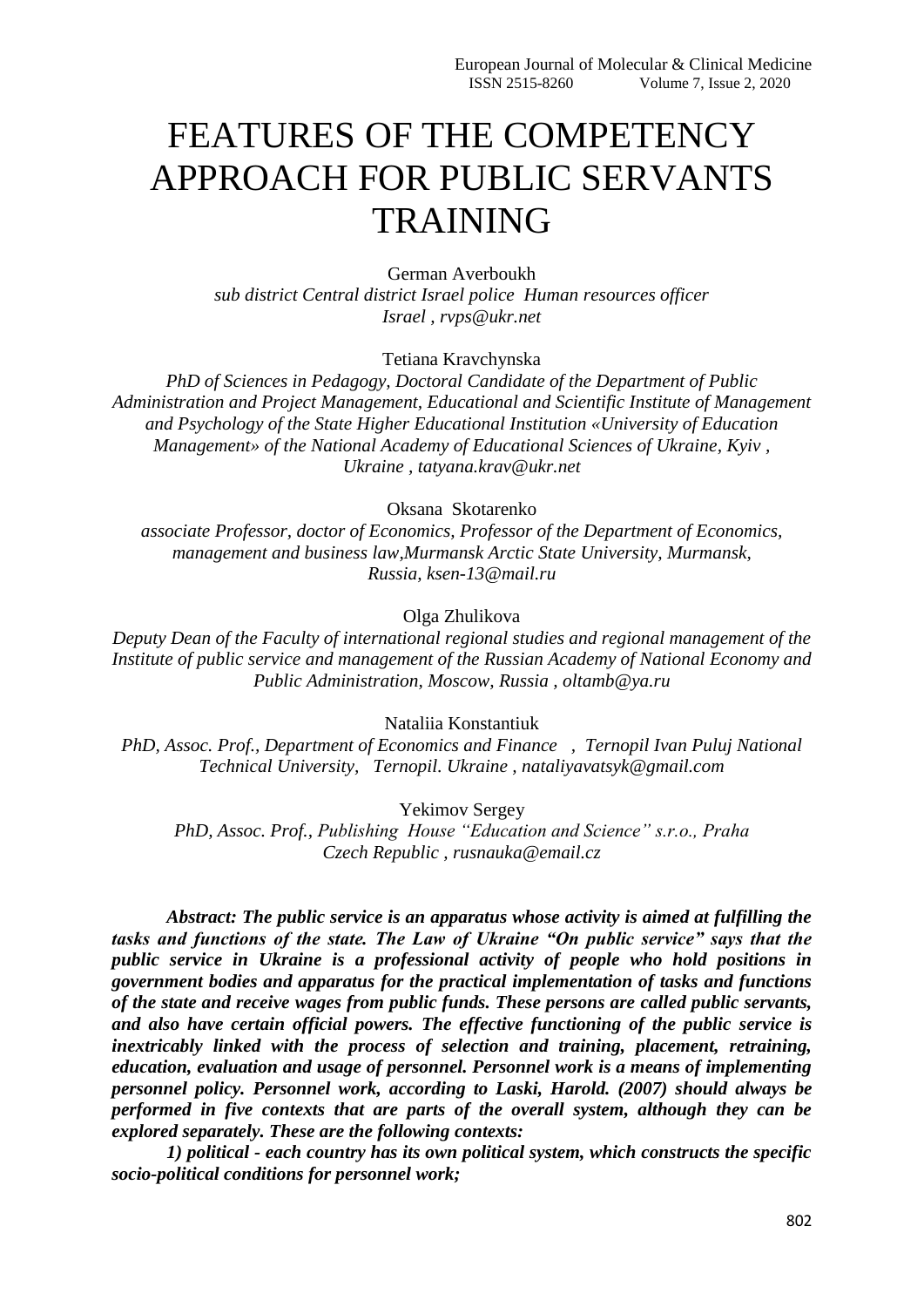*2) socio-economic - access to getting the education, choice of profession, the right to work, receiving medical care and social protection;*

*3) geographical - all personnel work, as a rule, is concentrated within certain territorial and administrative borders;*

*4) cultural - traditions, mentality, customs, beliefs;*

*5) spiritual - social values and religious beliefs.*

*Keywords: Civil servants, competency approach, training of civil servants, skills development, forms of training*

## **Introduction**

Work with personnel is a multilateral phenomenon, in connection with which, in its implementation, according to Martinović, Aleksandar. (2017), it should be taken into account both external relations between the components of this system, as well as internal ones. External relations of the personnel work system with other areas of management must be taken into account when considering such problems as: the interaction of the society interests and the needs of the individual, Bonar, Scott. (2020); the search for leading personnel and the formation of the apparatus of public administration in direct accordance with certain managerial functions; the growth of the efficiency of complex socio-technical systems (organizations, enterprises, institutions, etc.) and the scientific organization of labor, Chuen, David. (2018).

According to Zhang, Lan. (2017) it is necessary to take into account and analyze internal relationships when composing professiograms, evaluating, selecting, and arranging personnel, identifying personnel requirements, determining the level of competence, content and forms of professional training, etc.

The improvement and formation of work with personnel is closely correlated with the growth of the effectiveness of the public administration system as a whole Still, Gerald. (1987). Due to the fact that the development of this management system is based on a combination of three main approaches: national, territorial and sectorial, the formation of a unified work state system with personnel for the civil service, in our opinion, should be carried out in an appropriate way, taking into account the impact on it of various territorial and sectorial moments Olivier de Sardan, Jean-Pierre. (2013).

One of the most priority areas of socio-economic development of Ukraine is an improvement of skills development system, training and retraining for public servants.

The training system for public servants is designed to solve the following problems Kohanovskaya, I . (2020):

1) Training of a civil servant in order to obtain by trainee of a certain qualification level a bachelor or master in a specialty related to practical activities in local government or state authorities. At the same time, the training of a civil servant means the training of a person who is already in the civil service, and as well as who just wants to enter this service.

2) Retraining of a civil servant is training with the aim of obtaining a certain qualification level in another specialty or specialization related to practical activities in local government or state authorities.

3) Skills development of a civil servant is a training process aimed at improving the level of education, which is necessary for certain positions.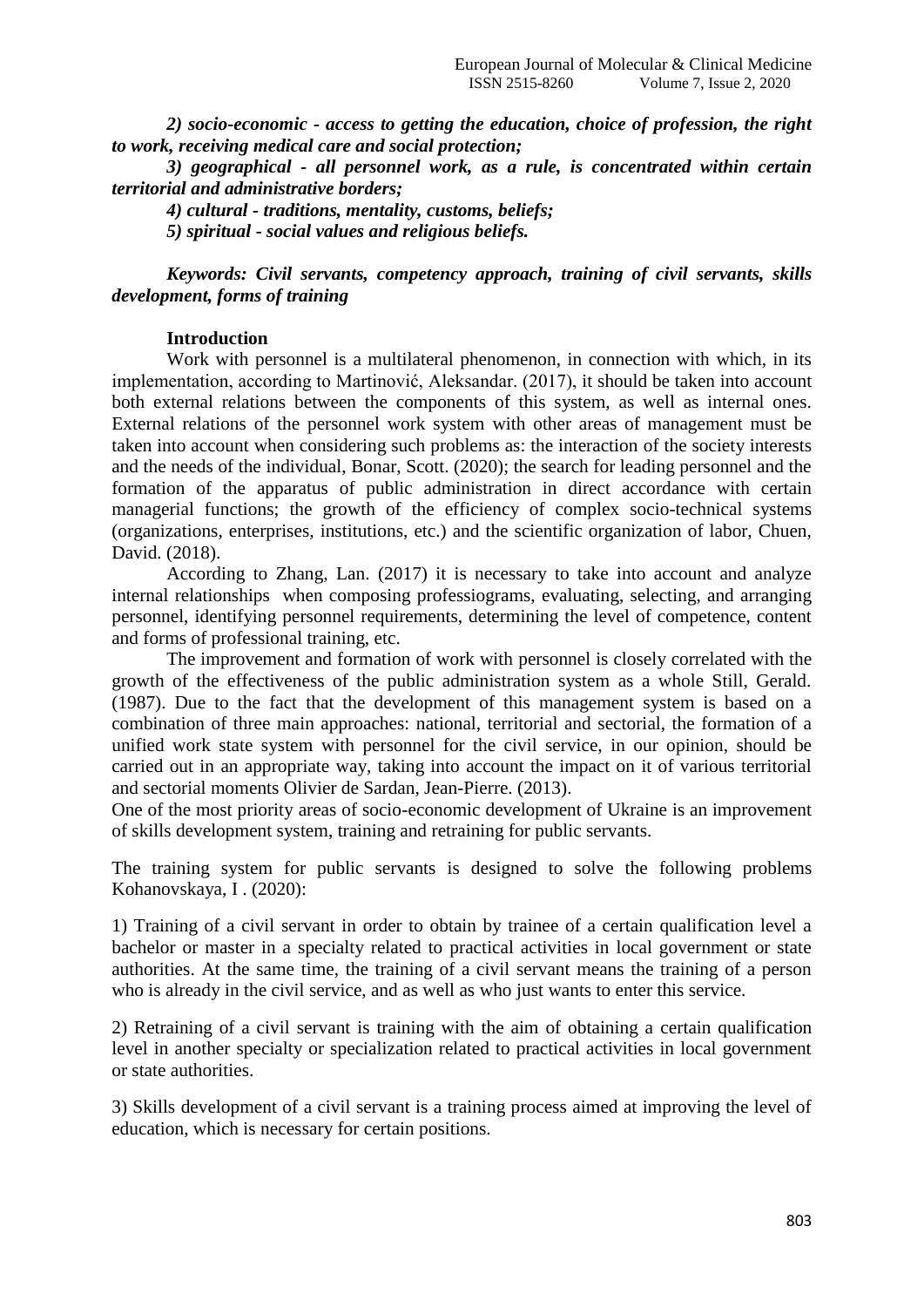# **Methods**

During writing this work, the analytical method was being used, which allowed us to study the problems that had been touched in this article (in their unity, interconnection, and development). Taking into account the goals and objectives of the current study, also structural-functional as well as systematic research methods were used. This, in its turn, had given us the opportunity to explore a number of problems in the training and retraining of civil servants in Ukraine.

# **Results**

One of the most priorities of the civil servants training system is the creation of new curricula based on their intended purpose, tasks and functions of local and public authorities Nadezhdenko, A. & Orobchenko, D. & Nadezhdenko, V. (2019). Updating the content of professional training for civil servants should take place continuously, in accordance with the needs of society and the socio-economic situation in the country, wherein not only the state's needs for highly qualified personnel should be taken into attention, but also the personal needs of civil servants Buyanov, V. (2016).

The leading criterion for the bachelor or master preparedness in public administration area is his competency Kingston, Ralph. (2012). If the "qualification" of a specialist, which was used earlier, implied the existence of a functional correspondence between the specifics of the workplace and the learning aims, and the learning training consisted in the assimilation by students of a certain standard set of knowledge, abilities and skills, then "competency" provides for the formation of orientation skills in various difficult and unpredictable working situations, to have ideas about the results of their activities, and also to be social responsible for them.

According to Battis, Ulrich. (2013), Kohanovskaya, I .. (2020), the competency approach is based on the construction of the educational process on the basis of the planned learning result: the curriculum or course already initially includes comparable and distinct criteria for describing all knowledge that students will have had and could do by graduation.

Precisely the competence approach to the education is directly related to the thesis of comprehensive breeding and training of the student, not only as a specialist, master in his kind of activity, but also as an individual and a member of society, and exactly such approach can be called humanitarian one Suleimenova, Gulimzhan. (2015). The main goal of humanitarian education is not only giving a set of abilities, knowledge and skills in a certain area to the learner, but also breeding of horizons, ability to nonstandard solutions, selfeducation, and the formation of humanistic values Chetverikova, N. & Kolmykova, M. .. (2019 ) All these determine the specificity of the competency approach in training managers for public administration.

At the same time, in the specialized literature, the question is still not well studied how the competency approach in training of a public servant should differ, for example, from the competency approach in training, for instance, of a sales manager for work in a commercial enterprise. At first glance, there is much in common, a public servant offers the services that the state provides, and a sales manager offers the services that his company provides.

# **Discussion**

To explore this issue, let us see how competent approach is understood by various researchers.

According to Nadezhdenko, A. & Orobchenko, D. & Nadezhdenko, V. (2019), the competency approach is an attempt to bring the education system in line with the needs of the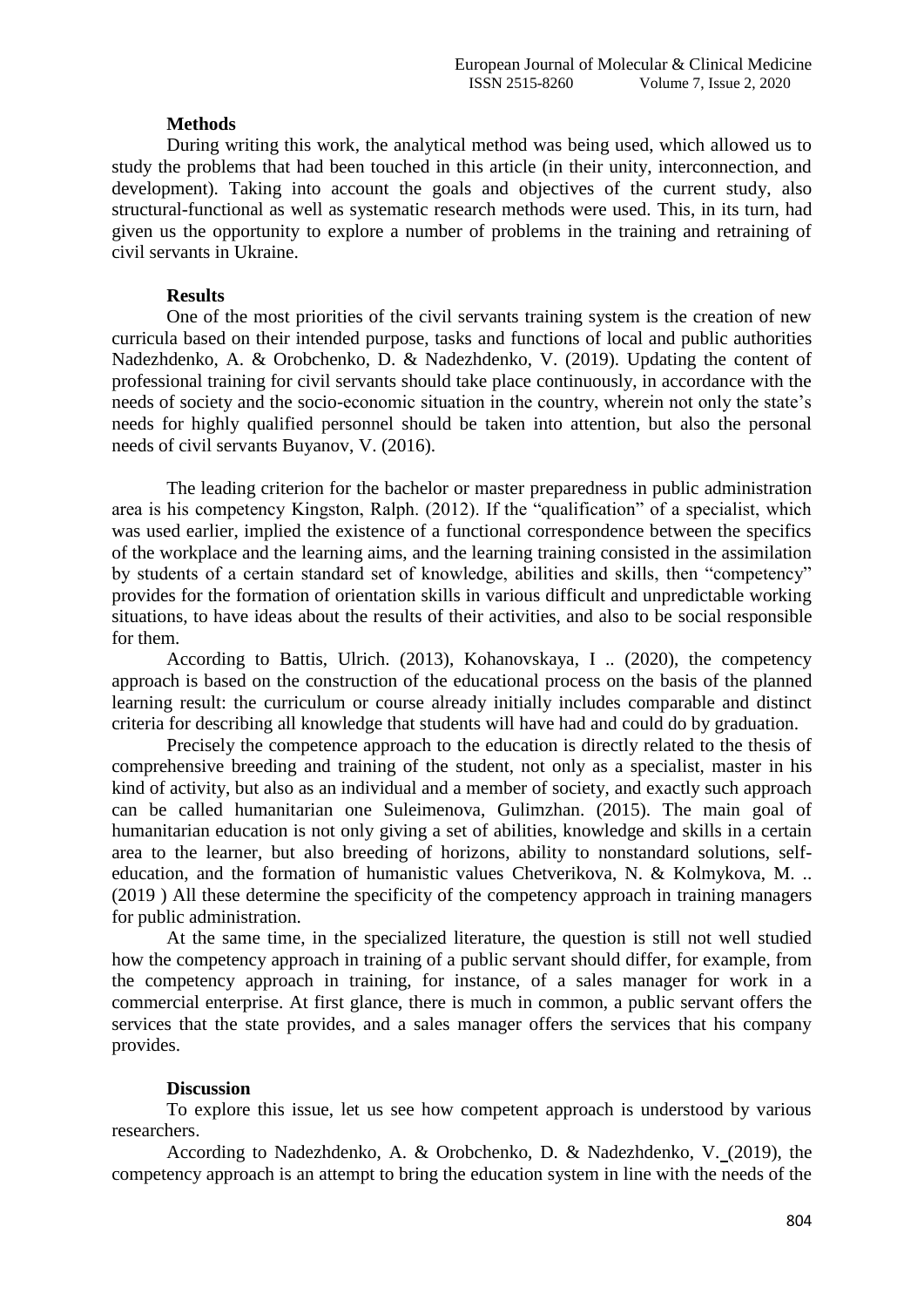labor market, is a method that focuses on the result of education, moreover, the result is taken as the basis of not the amount of learned information, but of the person's ability to make decisions in various situations. According to Yuliantini, Tine & Sihombing, Lukertina & Kurniawan, Deden. (2020), Demmke, Christoph (2020) a competency approach is a numerous of general norms for determining learning objectives, selecting the essence and organization of the learning process, as well as evaluating of educational results. These norms include the following:

- The leading goal of education consists in development among students the ability to make decisions independently in various types and areas of practical activity, based on the exploitation of social experience, an important component of which is precisely the students' own experience.

- The content of education is based on didactically adapted experience in solving typical cognitive, worldview, moral, political and other related problems.

- The cornerstone in the learning process is the creation of conditions for the effective formation of the student's skills to solve problems of a communicative, cognitive, moral, and organizational direction independently, taking into account the chosen specialty.

- Monitoring of the results that have been achieved in training, is based on the research of the education levels that students have achieved at a particular stage of training.

The competency approach is not equivalent to the educational-oriented one, but represents the acquired experience in solving various kinds of life problems, competencies, and the implementation of social roles of key and professional functions.

According to Martyniuk, D. (2019), significant elements of a competency approach to education are:

- the basis of modern notions about the competency approach is the ideas of personal and general development, which found their expression in the content of psychological and pedagogical doctrines of personality-oriented and developing education; in this regard, competencies are considered not only as traditional knowledge, but also as various kinds of generalized skills such as communicative, intellectual, methodological, ideological and others;

- the categorical basis of the competency approach is directly related to the idea of "goal-content" and the targeting of the learning process, in which competencies determine the highest, generalized level of skills and abilities of the student, and the content of education is formed in the form of a four-component model of the education content (skills, knowledge, experience of valuable relationship and experience of creative activity);

- the basis of the competency approach is put on two fundamental basic concepts: competency (numerous of interconnected personality traits projected in relation to a specific range of processes and objects) and competence (the possession of specific competence by a person);

- educational competency is interpreted as a numerous of semantic orientations, abilities, knowledge, acquired skills and experience of the student in relation to a specific list of objects of reality that are needed to perform personally and socially significant productive actions;

- the demarcation of educational competencies into key ones (embodied as metasubject entities that are common to all essence's subjects); general subjects (that implement on the content, which is integratived for numerous subjects that belong to the educational area); subjects (that arise within the frames of separate subjects);

According to Singaravelloo, Kuppusamy & Abdul, Muzalwana & Mohd Kamil, Nurul Liyana & lu, yong & Abdullah, Nurhidayah & Mansor, Norma & Ating, Rashid. (2020). -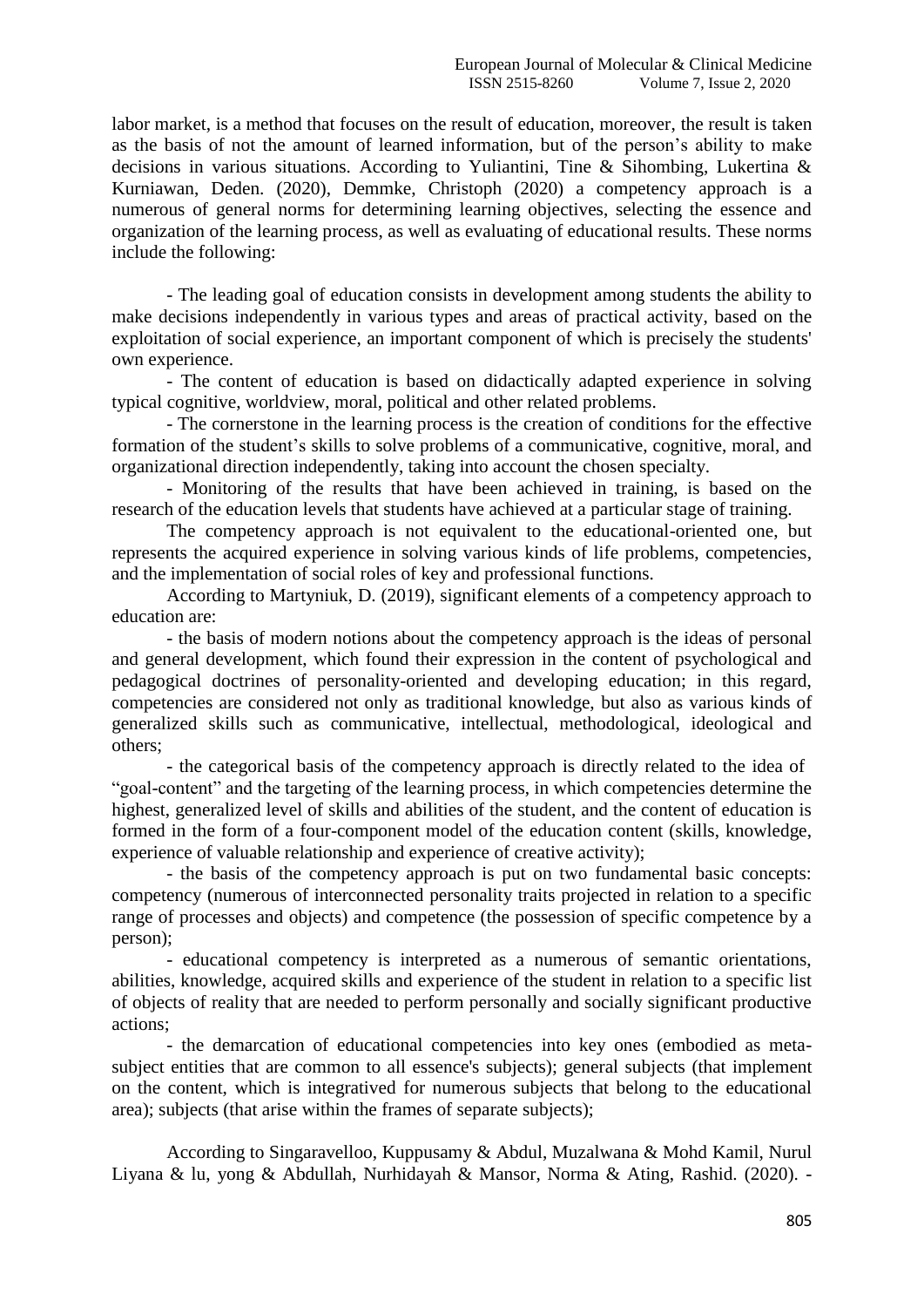competence is a triad of "knowledge, skills, abilities" and works as a connecting element between its components:

- competence in the broader sense of this word can be determined as in-depth knowledge of the subject or skills, acquired through it;

- competence implies the constant acquiring of new knowledge, the usage of new information for effectively solving professional problems in certain conditions and at certain time;

- competence includes, along with the content (knowledge), also procedural (skill).

According to Kotliar, L.I . (2020), the introduction of the "competency" concept in the educational process will give the opportunity to solve problems in such way that the students, having mastered a certain set of theoretical knowledge, feel significant difficulties in their application in solving specific problems or problem situations. Educational competence involves not only the assimilation by students of separate skills and knowledge, but mastering by them of the whole complex procedure, in which a certain numerous of educational components is aligned with each emphasized direction.

A peculiarity of pedagogical tasks for improvement competencies is that they arise not in the form of actions of a teacher, but from the point of view of the student's activities results, it means its development and advancement in the process of assimilation of a certain life and social experience.

In our opinion, in order to use the competency approach, a certain model of the formation of professional and general competencies, which includes procedural, substantive, and effective units, should be developed.

The process unit should be aimed at the implementation of the educational process which is aimed at forming students' competencies, at putting into practice principles, pedagogical conditions and application for various technological methods in studying, internal and external factors that ensure the achievement of the intended result. It is necessary to create an "active" component and provide forms and methods for controlling its components. The most priority method of converting theoretical knowledge into practical skills is practice. The implementation of professional tasks in practice should be envisaged for throughout the whole training of students.

The content unit must contain:

- a list of requirements for qualifications of a specialist (including from the employer), namely the requirements for a list of knowledge, skills and abilities;

- determination of the consist, structure and qualities of competencies;

- writing curricula and plans;
- definition of technologies for the competencies formation;

- development of a system for controlling the educational process and the level of formation of students' competencies.

The selection and gathering of educational material should be carried out, based on the analysis of varieties of professional activity, each of which is concretized through operations and actions of a specialist. The baggage of theoretical knowledge should be ranked based on the results of a detailed analysis and description of all components of the activity and the allocation of the basic components of those skills, knowledge and abilities in the specialty, in the subjects of the professional training cycle, in the organization and content of student's practical activities. Then correcting and clarification of work, training programs and plans should be done there.

The process of formation students' professional competence should include the determination of conditions, principles, factors, technologies, approaches that give the opportunity to determine, concretize and correlate the requirements for qualification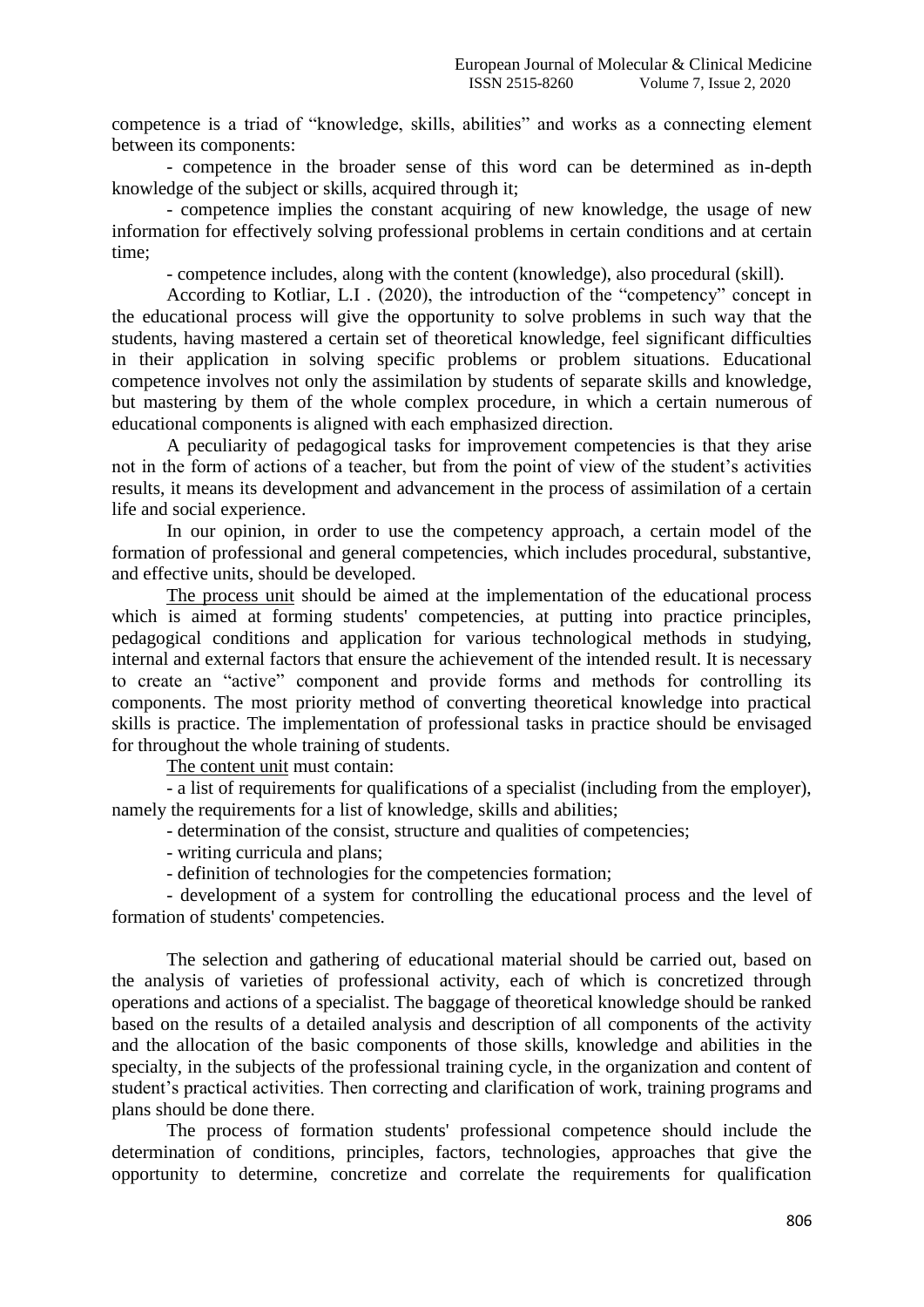characteristics, educational standards, components of professional activity, its main types, professionally significant qualities, important personal qualities, inclinations, interests, as well as the abilities of specialists. Besides, technologies for controlling the development of various components of the students' professional competence should be created.

The productive unit should include the implementation of controlling the dynamics in students' professional competence education. For this, it is necessary to develop and define criteria for all necessary types of competencies, indicators in the generalized structure of professional activity and introduce the competence levels of students that are formed during the training course.

According to the analysis of Klopova, Olga. (2017) the provision of administrative services to the population often has a number of disadvantages:

1) Administrative services are provided without proper counseling and lack of information on the issues of services that are provided.

2) Often public servants require the provision of additional documents for the providing of administrative services that are not foreseen under current law.

3) Public servants require coordinating documents independently at other state authorities and local authorities.

4) The inability to receive administrative services in one visit.

5) The availability of other offers to receive administrative services through various intermediaries (public organizations, commercial enterprises, law firms, as well as charitable foundations).

6) The provision of administrative services to citizens in "turbo mode", for additional payments.

In our opinion, the implementation of the competency approach will make it possible to resolve the contradictions between the requirements for the quality of education on the part of the state, society, the employer, and the results of his training.

#### **Conclusions**

In our opinion, the main occurrence of all kinds of shortcomings in the professional training of civil servants is a lower level of wages in the public service than in private firms. As a result of this, the level of education of public servants and their desire for self-education for career growth as a rule is lower than that of employees of private enterprises. At the same time, society requires that administrative services will be cheap and affordable, and the rules for these services provision should be standardized regardless of the place and time of their provision.

In this regard, in our opinion, the competency approach to training a lower-level civil servant should be different from the competency approach to training an employee for commercial enterprises.

The process of providing public services, in our opinion, should resemble the work of a conveyor, on which public servants play the role of workers performing the same operations constantly, but the process of performing these operations is come into perfection.

During public servants training, much more attention should be paid to solving cases, which are related to the provision of standard administrative services. Future public servants should be able to carry out standard practical tasks at the level of automatism, and to involve specialists in a certain field to solve non-standard tasks, for example, lawyers.

# **References**

[1] Battis, Ulrich. (2013). Civil Servants and Politics in Germany. 10.1057/9781137316813\_9.

[2] Bonar, Scott. (2020). Ode to the Civil Servant. Fisheries. 10.1002/fsh.10433.